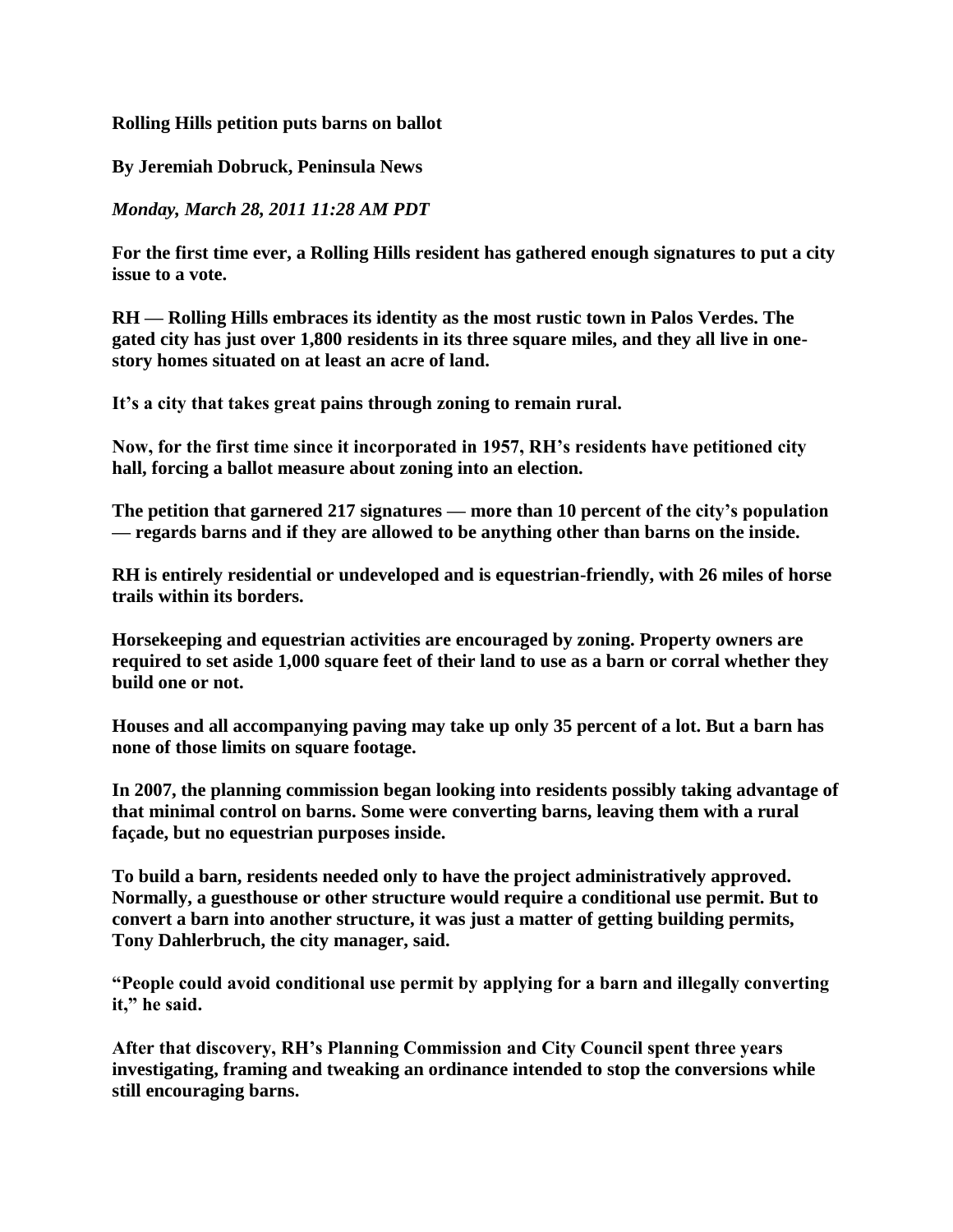**In July 2010, the city did away with over-the-counter approval for barns more than 200 square feet, and barns were explicitly required to be used for keeping animals or storage. The ordinance did stipulate that a tack room of up to 40 percent of the structure could be used for other passive activities but not used as a guesthouse.**

**"I think what we"re trying very hard to do … is to preserve the real, no-kidding, absolutely rural environment that everybody loves and everybody treasures about the city while, at the same time, allowing people to use their property in as unfettered a way as possible," said Councilman Tom Heinsheimer, who has been on council since 1972. "That"s a very difficult balancing act."**

**Since the first ordinance, discussion has gone back and forth about square footage and what to do about stables that were already converted — whether they should be grandfathered in or forced to comply with the new ordinance.**

**Discussion is still ongoing, with the first public hearing on an amended ordinance scheduled for April 21.**

**But before any revisions could be finalized, a resident came forward with revisions of his own to put on the ballot.**

**Two weeks ago, the city certified an initiative circulated by a Spencer Karpf.**

**It states part of its purpose as, "…the interiors of stable structures are entirely compatible with the City"s rural character so long as the exterior of the stable continues to maintain the appearance of a stable."**

**It would essentially allow any uses inside a stable built before July 12, 2010 as long as it"s not disruptive, the building still looks like a stable and the structure is brought up to building codes.**

**"I didn"t try to create a statute that was going to govern what happened with barns in the future but only addressed, on a fairness basis really, what had happened to barns in the past," Karpf said at the March 8 council meeting when he asked the council to adopt his ordinance instead of sending it to be voted on in 2013.**

**Karpf said the issue originally came up in 2007 as a safety concern and his ordinance would eliminate that and solve the grandfathering issue by allowing already converted barns to stay.**

**"And it leaves the council and the city free, going forward, to do whatever it wants to do to regulate this issue of people building barns just so they can convert them," Karpf said.**

**Because Karpf missed the submission deadline for the 2011 ballot, the council had the options of adopting the ordinance outright or scheduling it for the next regularly scheduled**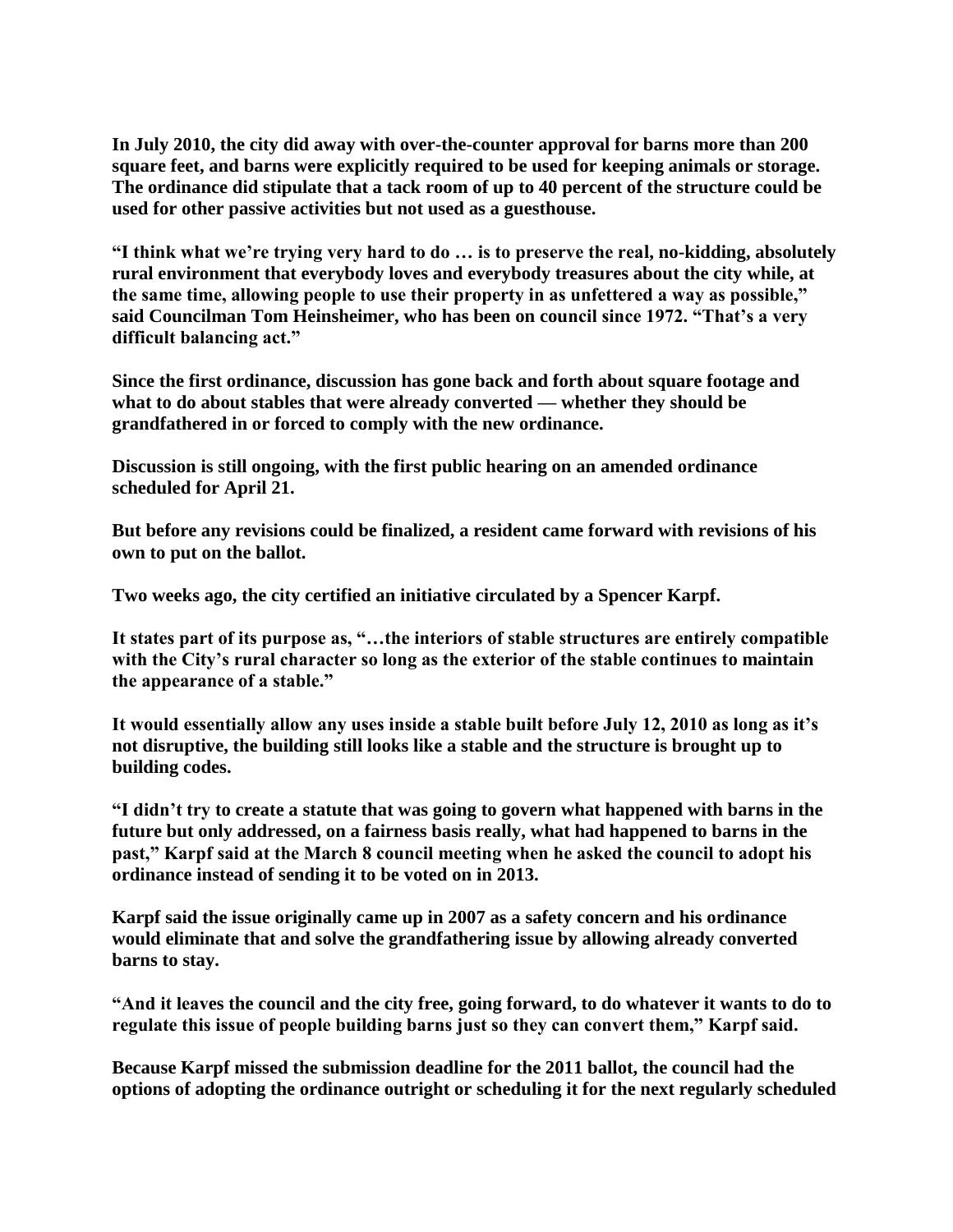**election: March 5, 2013.**

**Dealing with petitions and initiatives is new for RH. And that"s part of why council members are uncomfortable with this one.**

**Heinsheimer said Karpf had an easy time getting signatures because it"s a novelty in RH and residents don"t understand that an ordinance adopted through the petition process would limit flexibility. It could only be changed by another public vote.**

**"Every comma becomes the immutable permanent irrevocable law of the city," he said.**

**Heinsheimer said the city is better served through the normal planning process than by putting zoning ordinances on the ballot.**

**"It isn"t just jumping the gun. It"s writing in stone something that ought to be flexible and responsive to the needs of the community," he said.**

**But Karpf found support within the community.**

**"If I told you how easy it was to collect 216 signatures, you"d be shocked, as I was," he told the council. "Virtually everybody said "Thank you so much for what you"re doing, we really appreciate it.""**

**Before the 2013 election, those supportive residents can also voice their opinions at the Planning Commission"s public hearing on another proposed amendment being crafted by the city.**

**On April 21, the commission and public will discuss stables being grandfathered in and how big a barn must be before requiring a conditional use permit.**

**As they debate, though, always on the horizon will be the possibility that any decisions made will be rendered moot by Karpf"s initiative already scheduled for a vote.**

**"I think it"s really going to create a big mess if you don"t pass it and you pass the thing that the planning commission is considering," Karpf told the council before they voted unanimously to put his amendment up for a vote in 2013.**

**See the full article at the below web-site**

**http://www.pvnews.com/articles/2011/03/28/local\_news/news1.txt**

## *Meetings Every 4th Thursday*

**The PHR meets every 4th Thursday of the year (except November and December) hosting outstanding conservative leaders to speak on a variety of current topics. We also provide**